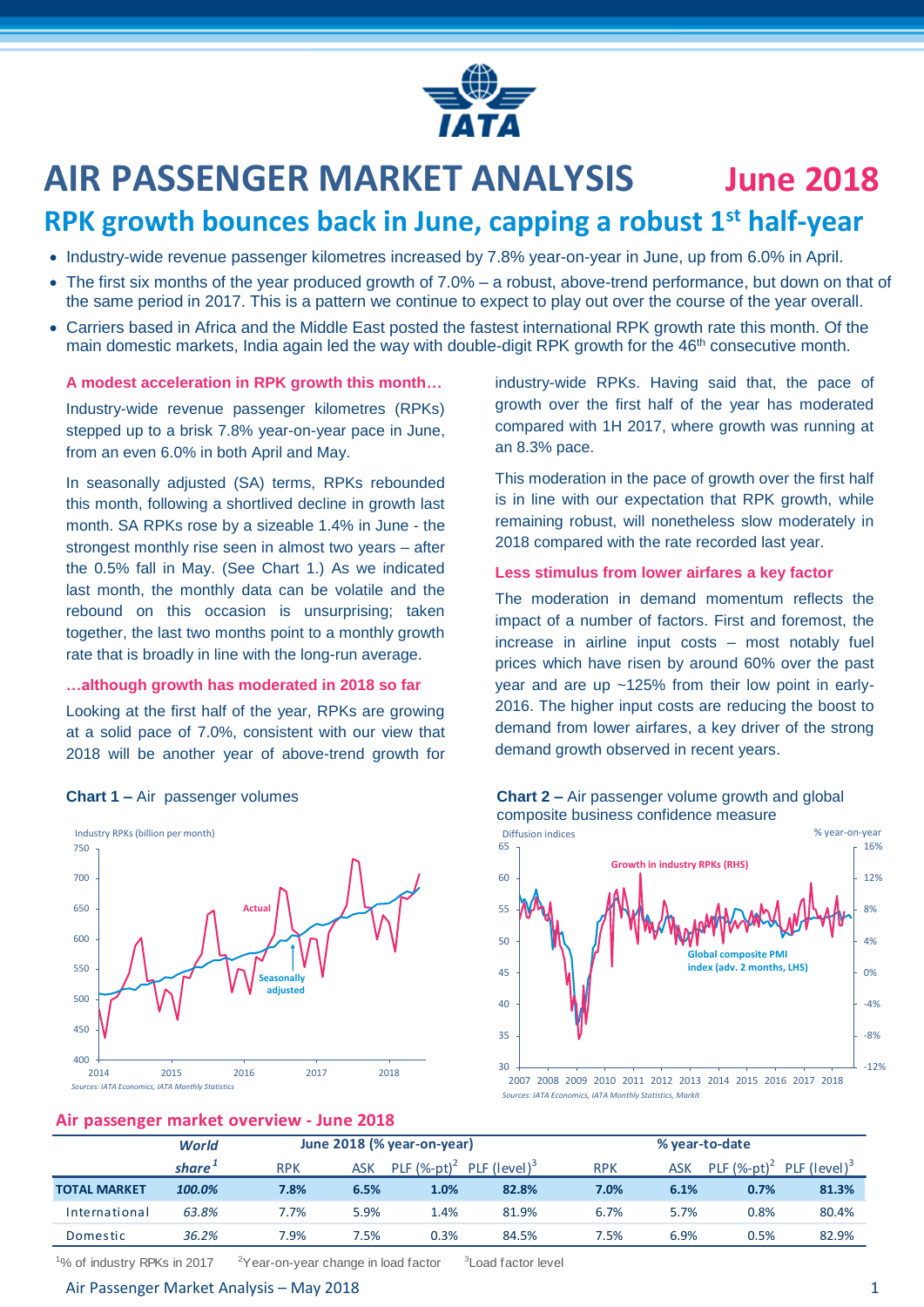In addition, businesses are generally less confident around the global economic outlook than was the case last year. Uncertainty around a possible global trade war, geopolitical tensions in various parts of the world and region-specific issues such as Brexit are weighing on business sentiment.

This uncertainty is captured in the global composite Purchasing Managers' Index (PMI) which has been shown to be reliable indicator for RPK growth. (See Chart 2, previous page.) The more mixed PMI outcomes compared with last year are consistent with a modest slowdown in annual industry-wide RPK growth over the coming months.

The moderation in economic activity has been most visible up to now in the Eurozone, but has recently spread to other large developed economies. (See Chart 3.)





#### **Passenger load factor rises vs a year ago**

Year-on-year growth in industry-wide available seat kilometres (ASKs) again lagged behind that of RPKs this month (6.5% year-on-year vs 7.8%). As a result, the passenger load factor rose by an even 1.0 percentage point relative to June 2017, taking it to 82.8%. In SA terms, demand and capacity are broadly rising at similar rates at present.

#### **Internat'l RPK growth accelerates again in June…**

Year-on-year growth in industry-wide international RPKs accelerated further in June, to a brisk 7.7%, up from 5.6% in May. (See Chart 4.)

Airlines based in the Middle East and Africa topped the international RPK growth chart this month, with double-digit growth of 11.0% and 10.9% year-on-year, respectively.

#### **…with Middle East & Africa leading the way…**

For the Middle East airlines, this month's strong outturn follows a very weak result last month, which is

partly attributable to the timing of Ramadan. However, and as we noted last month, 2017 also saw demand in the region adversely impacted by a number of policy measures including the ban on portable electronic devices and travel restrictions, so part of the expected improved performance over coming months will reflect those developments of a year ago.

In Africa, the upward SA demand trend remains reasonably strong, perhaps supported in part by the continent's recent commitment to improving air connectivity. Higher oil and commodity prices have supported the economic backdrop in a number of countries, including Nigeria.

#### **…and Asia Pacific not far behind**

International RPKs for the Asia Pacific airlines grew by 9.5% year-on-year growth in June. Passenger traffic has continued to trend upwards strongly in SA terms supported by a combination of robust regional economic growth and ongoing increases in the number of options for travelers. The latter translates into time savings for passengers and has a similar stimulatory impact on demand as reductions in fares.

#### **A solid performance in Europe & North America…**

RPK growth in Europe and North America was broadly similar, at around 6% year-on-year. Both are being supported by a generally healthy economic backdrop – although the picture is somewhat more mixed in that regard in Europe. Overall the demand trend remains sound for both regions. That said, the possibility of further ATC strikes in Europe over the summer peak period may impact growth outcomes for that region over coming months, while the prospect of further escalation in the trade dispute could weigh upon demand for the North America carriers.



**Chart 4 –** International passenger traffic growth by airline region of registration

#### **…but some signs of a slowing in Latin America**

International RPKs flown by carriers based in Latin America rose by 5.6% year-on-year in June, slipping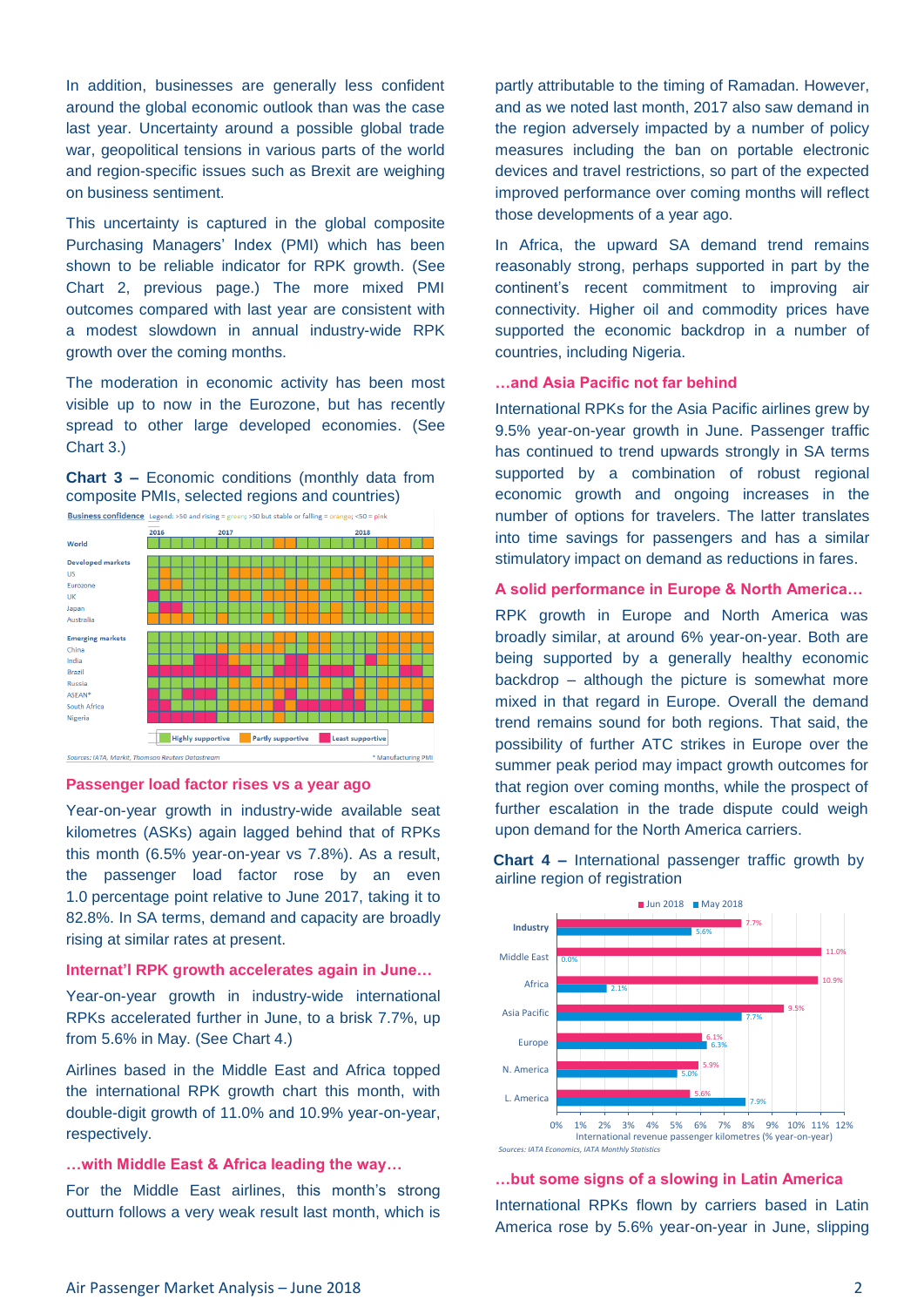back from a robust 7.9% pace last month. In terms of the trend in air transport demand, there are some tentative indications of a slowdown. Although we wouldn't read too much into that at this stage, given the typical volatility in the data. We are keenly watching developments in two of the region's key economies – Brazil and Argentina – which could have a bearing on the region's overall traffic performance in coming months.

#### **Moderate acceleration in domestic RPK growth…**

Annual industry-wide domestic RPK growth also accelerated in June, rising from 6.7% year-on-year in May to a 7.9% pace in June. (See Chart 5.)



#### **Chart 5 –** Domestic RPK growth by market

#### **…again driven by India and China…**

As was the case with last month's short-lived RPK growth slowdown, the performance of the domestic markets of both China and India were key contributors to the lift in the overall aggregate outcome.

The India domestic market continues to lead the way, with year-on-year growth of 17.6% in June; its 46<sup>th</sup> consecutive month of double-digit growth, fast closing in on the four year milestone which would be a substantial achievement.

China's growth performance this month wasn't far behind that of India, with domestic RPKs up 15.3% on their level of a year ago.

In both cases, the very strong annual growth outcomes continue to be supported by sizeable increases in the number of airport connections within the respective countries. And although such growth rates cannot continue indefinitely, at this stage, there are few signs of any significant change in the growth performance anytime soon.

#### **Growth eases modestly in the domestic US market**

The domestic US market – the world's largest – gave up its modest gain from last month, with growth returning to a 5.3% year-on-year pace, from 5.5% last month. Notwithstanding this month's result, the bigger picture is that US domestic passenger traffic is currently trending upwards strongly and continues to be supported by signs of increasing momentum in the US economy.

#### **…and in Russia**

Year-on-year growth in domestic Russia RPKs also eased somewhat in June, to an even 6.0% pace, down from their six-month high of 8.6% in May.

Looking through the monthly volatility shows a strong upward trend in demand for the domestic Russia market. Part of this might be a reflection of the contribution from the recent World Cup football event, but more broadly is likely to highlight the positive impact that higher world oil prices are having on the health of the Russian economy, incomes and jobs.

### **Domestic Brazil growth recovers, but impact of strikes persists**

In June, RPKs for the domestic Brazil market recorded year-on-year growth of 5.3%, up from 3.8% in May. We noted last month the impact of the general strikes in the country, which adversely impacted economic activity and contributed to the first year-onyear fall in the domestic passenger load factor in 10 months. That impact has not been fully unwound in June, with the PLF still 2.0 percentage points lower than that of a year ago, even with the recovery observed in RPK growth on this occasion.

#### **Japan and Australia post only modest growth**

Year-on-year growth in domestic Japan RPKs lifted somewhat on this occasion, to 3.7% in June, from 1.8% last month. Against some tentative indications of a softening economic backdrop, the solid, if unspectacular, upwards trend in SA air passenger demand currently remains in place.

Australia remains the slowest growing of the domestic markets that we regularly monitor. RPKs increased by a modest 1.8% year-on-year in June, easing from the 3.1% pace recorded in May.

> IATA Economics [economics@iata.org](mailto:economics@iata.org) 9 August 2018